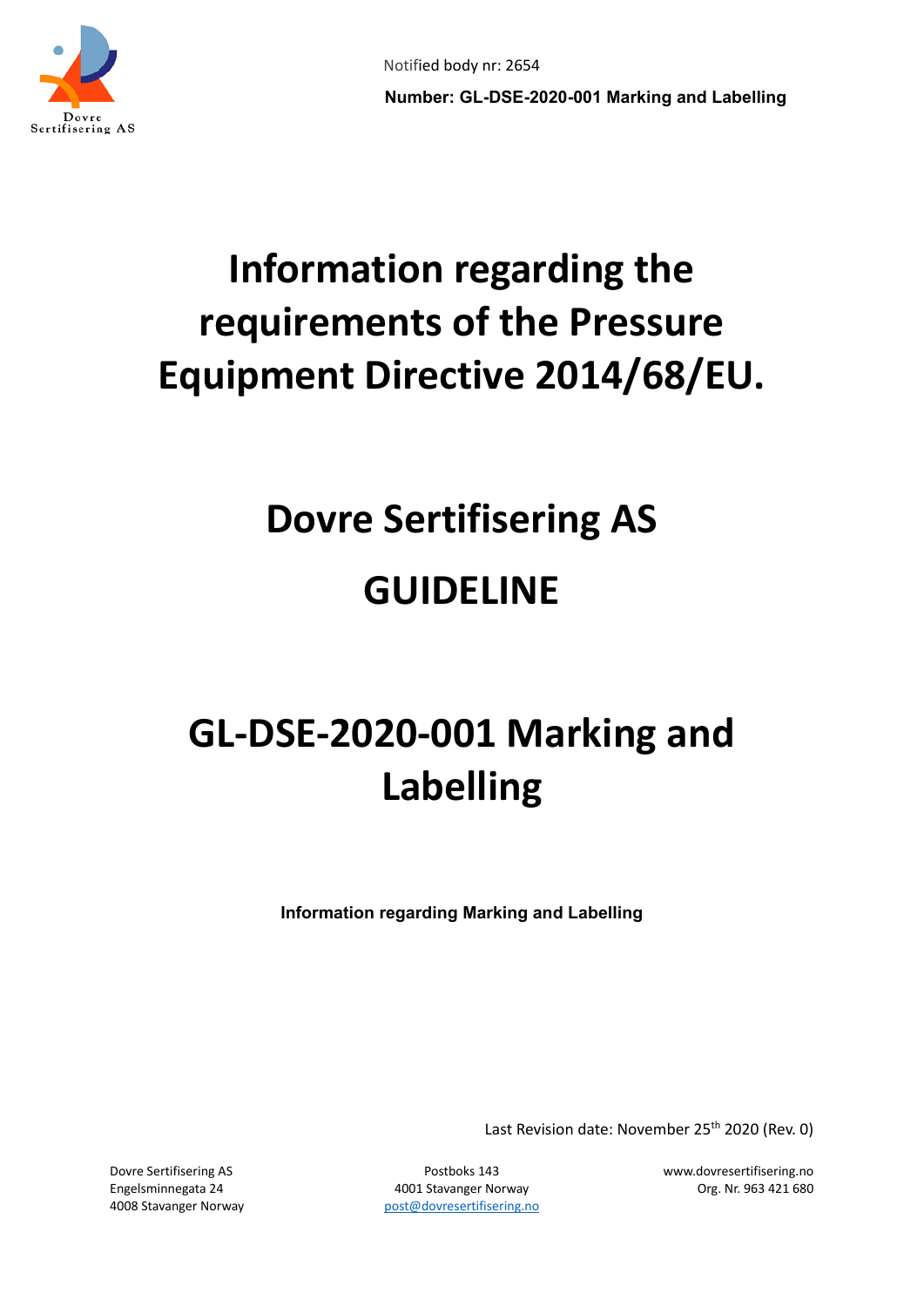

Notified body nr: 2654

**Number: GL-DSE-2020-001 Marking and Labelling**

Dovre Sertifisering requests that the manufacturers pay attention to the following information for the Marking and Labelling of their equipment.

This to prevent that the certification process is delayed or can't be finished due to incomplete or incorrect information on the equipment.

This information explains the requirements in the Pressure Equipment directive (2014/68/EU) regarding the marking and labelling of pressure equipment (Annex 1 Essential safety requirements §3.3).

§3.3 informs us that the requirements come as addition to the requirements referred to in Article 6(6), Article 8(3), Article 18 and 19.

# What does this mean for you as manufacturer?

When building pressure equipment, the equipment needs to be marked and labelled according the requirements of Annex I, Article 3.3 and 3.4 of the Pressure equipment directive 2014/68/EU.

Are there requirements to the shape and size of the identification plate?

EN13445-5 gives some information on the requirements of the identification plate.

# *"11.2.3 Nameplate*

*Nameplates shall be made of material suitable for the intended service and with a thickness sufficient to withstand distortion due to the application of the marking and be compatible with the method of attachment.* 

*The minimum thickness shall be not less than 1 mm.*

*Marking shall be done in characters not less than 5 mm high and shall be produced by casting, etching, embossing, debossing, stamping or engraving, including the identification of EN 13445."*

If the object size is too small or an identification plate can't be attached (ex. Piping) the object can be electrochemical etched, engraved or laser marked, to provide sufficient identification of the object.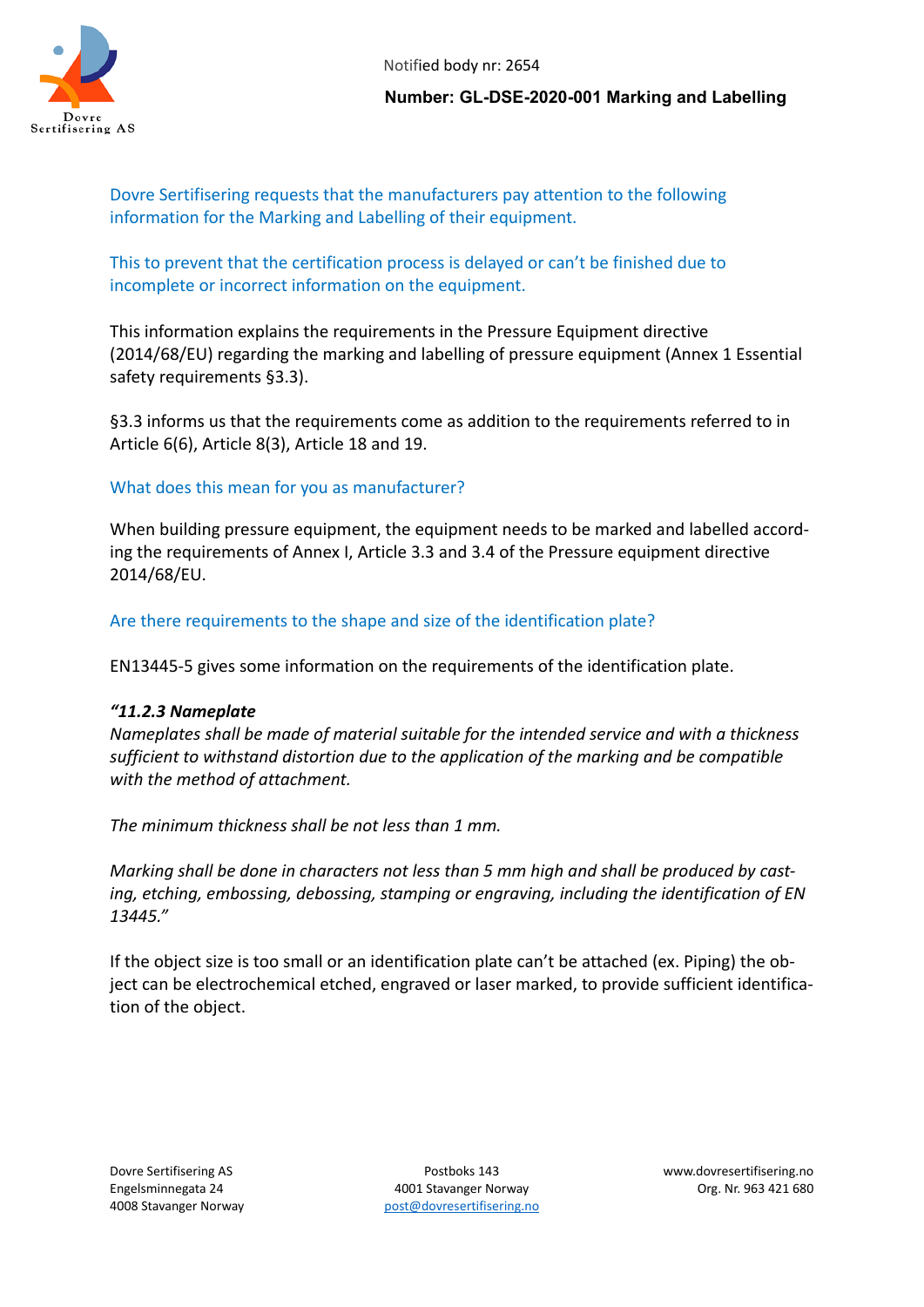

Notified body nr: 2654

**Number: GL-DSE-2020-001 Marking and Labelling**

# What information is required on the plate by the directive?

The following is required for all type of pressure equipment**:**

- The year of manufacture
- Identification of the pressure equipment according its nature Type of equipment.
- Serial and / or Tag number. Batch identification.
- CE marking which shall be followed by the identification number of the notified body.
- Essential maximum/minimum allowable limits.
- Minimum / Maximum Pressure (Bar). Minimum / Maximum temperature (°C).

Dovre Sertifisering AS prefers and recommends that the following information is also included on all types of equipment.

- Test pressure (Bar).
- The indication of the Volume or Size (piping).

#### *Other information will depend on the type of pressure equipment:*

- the volume V of the pressure equipment in (Litre or  $m^3$ ),
- the nominal size for piping in DN or in mm,
- the test pressure PT applied in bar and date,
- safety device set pressure in bar,
- output of the pressure equipment in kW,
- supply voltage in V (volts),
- intended use,
- filling ratio kg/L,
- maximum filling mass in kg,
- tare mass in kg,
- the fluid group.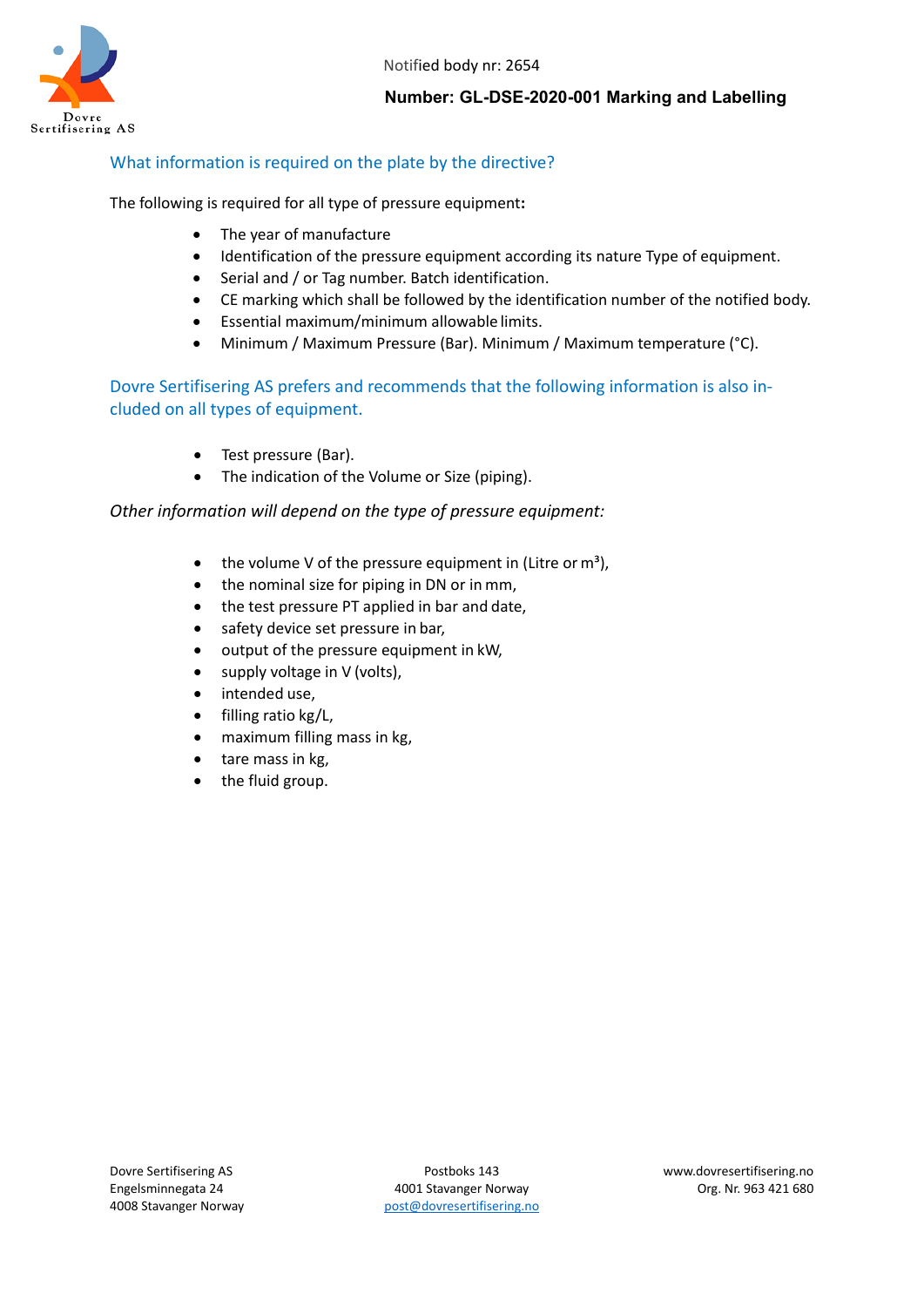

## **Number: GL-DSE-2020-001 Marking and Labelling**



*Figure 1 Example from «Veiledning til forskrift om trykkpåkjent utstyr» (ref. The Norwegian Directorate for Civil Protection (DSB)).*

# **Background (2014/68/EU)**

where necessary, warnings fixed to the pressure equipment drawing attention to misuse which experience has shown might occur.

The information referred to in points  $(a)$ ,  $(b)$  and  $(c)$  shall be given on the pressure equipment or on a data plate firmly attached to it, with the following exceptions:

- where applicable, appropriate documentation may be used to avoid repetitive marking of individual parts such as piping components, intended for the same assembly,
- where the pressure equipment is too small, e.g. accessories, this information may be given on a label attached to that pressure equipment,
- labelling or other adequate means may be used for the mass to be filled and the warnings referred to in point  $(c)$ , provided it remains legible for the appropriate period of time.

Engelsminnegata 24 4001 Stavanger Norway Org. Nr. 963 421 680 4008 Stavanger Norway bost [post@dovresertifisering.no](mailto:post@dovresertifisering.no)

Dovre Sertifisering AS Postboks 143 www.dovresertifisering.no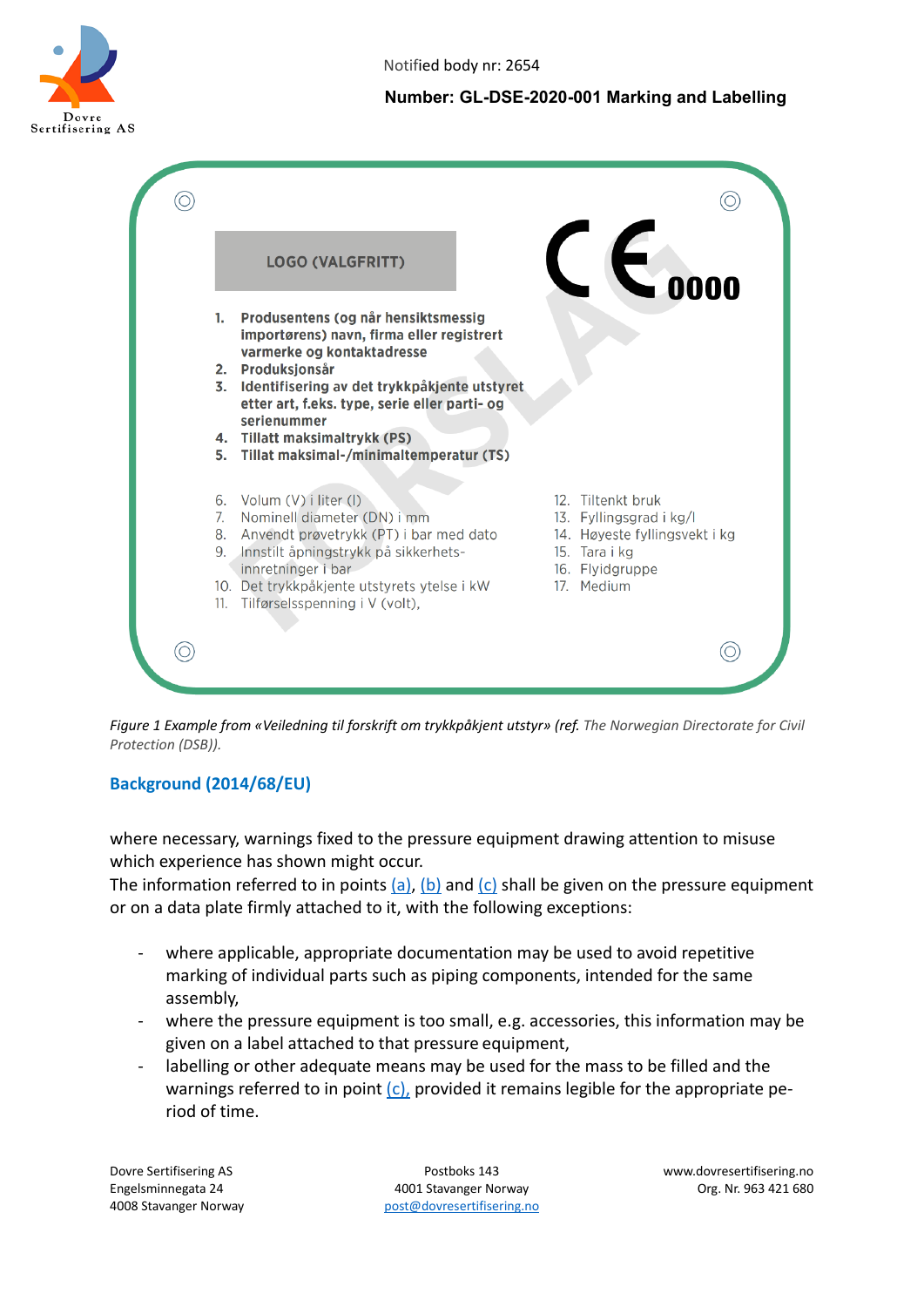



#### **Number: GL-DSE-2020-001 Marking and Labelling**

## **3.4. Operating instructions**

(a) When pressure equipment is made available on the market, it shall be accompanied, as far as relevant, with instructions for the user, containing all the necessary safety information relating to:

- mounting including assembling of different pieces of pressure equipment,
- putting into service,
- use,
- maintenance including checks by the user.

(b) Instructions shall cover information affixed to the pressure equipment in accordance with point [3.3,](http://www.netinform.de/Vorschriften/EuropRichtlinien/Richtlinie%202014%2068%20EU%20PED_en/en/AI.htm#3.3) with the exception of serial identification, and shall be accompanied, where appropriate, by the technical documents, drawings and diagrams necessary for a full understanding of these instructions.

#### **According Article 6(6):**

Manufacturers shall indicate on the pressure equipment or assembly:

- Their name,
- Registered trade name or registered trade mark
- Postal address at which they can be contacted
- If this information can't be affixed to the equipment or assembly, it shall be indicated on the packaging or a document accompanying the equipment or assembly.
- The address shall indicate a single point of contact of the manufacturer.

The contact details shall be in a language easily understood by consumers, other users and market surveillance authorities.

#### **According Article 8(3):**

Importers shall indicate on the pressure equipment or assembly:

- Their name,
- Registered trade name or registered trade mark
- Postal address at which they can be contacted
- If this information can't be affixed to the equipment or assembly, it shall be indicated on the packaging or a document accompanying the equipment or assembly.

The contact details shall be in a language easily understood by consumers, other users and market surveillance authorities.

#### **Article 18:**

The CE marking shall be subject to the general principles set out in Article 30 of Regulation (EC) No 765/2008.

Engelsminnegata 24 4001 Stavanger Norway Org. Nr. 963 421 680 4008 Stavanger Norway bost [post@dovresertifisering.no](mailto:post@dovresertifisering.no)

Dovre Sertifisering AS Postboks 143 www.dovresertifisering.no